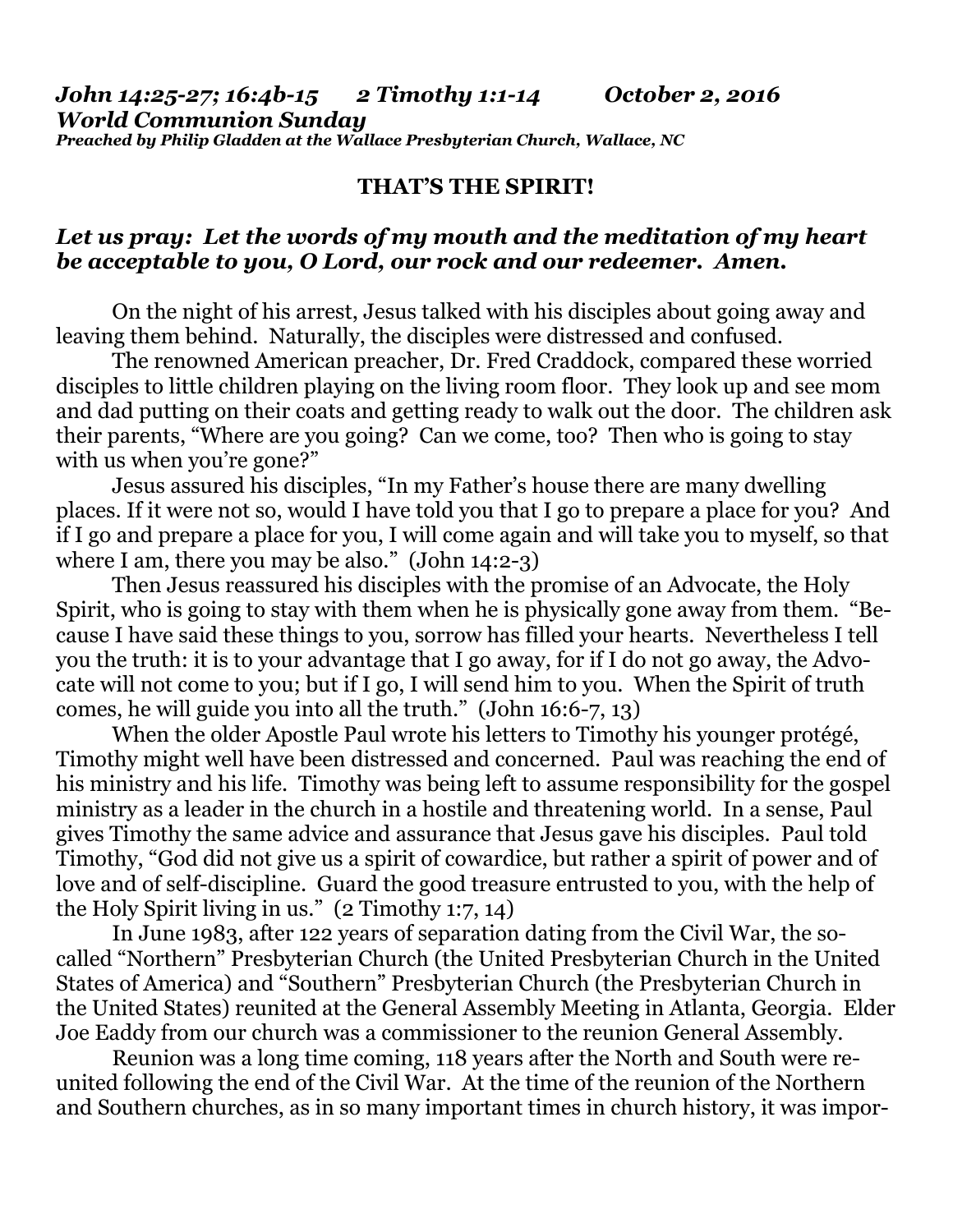tant to find a common identity and say what we believe. So, "A Brief Statement of Faith" was written to express the new church's common faith, built on the core values and beliefs of the past, but with an eye to a challenging future.

 The brief statement of faith begins and ends with praise to the triune God, Father, Son, and Holy Spirit. The first two major sections proclaim our faith in Jesus Christ and God. The third and final major section begins with these words: "We trust in God the Holy Spirit, everywhere the giver and renewer of life." As I share these words of faith, listen for echoes of Jesus' promise to his disciples and Paul's encouragement to Timothy about the role of God's Holy Spirit in our lives:

The Spirit justifies us by grace through faith,

sets us free to accept ourselves and to love God and neighbor,

and bind us together with all believers

in the one body of Christ, the Church.

The same Spirit

who inspired the prophets and apostles

rules our faith and life in Christ through Scripture,

engages us through the Word proclaimed,

claims us in the waters of baptism,

feeds us with the bread of life and the cup of salvation,

and calls women and men to all ministries of the Church.

In a broken and fearful world

the Spirit gives us courage

to pray without ceasing,

to witness among all peoples to Christ as Lord and Savior,

to unmask idolatries in Church and culture,

to hear the voices of peoples long silenced,

and to work with others for justice, freedom, and peace.

In gratitude to God, empowered by the Spirit,

we strive to serve Christ in our daily tasks

and to live holy and joyful lives,

even as we watch for God's new heaven and new earth,

praying, "Come, Lord Jesus!"

We do live in a broken and fearful world.

We can feel distressed and confused.

We can feel abandoned by God.

We can feel overwhelmed by life.

 We can wonder, "Who's going to be with us in the midst of all of this turmoil in our world and our lives?"

 The answer today is the same as when Jesus was with his disciples on his last night on earth — the Spirit of truth, the Advocate, God's Holy Spirit, the Spirit of power and of love and of self-discipline.